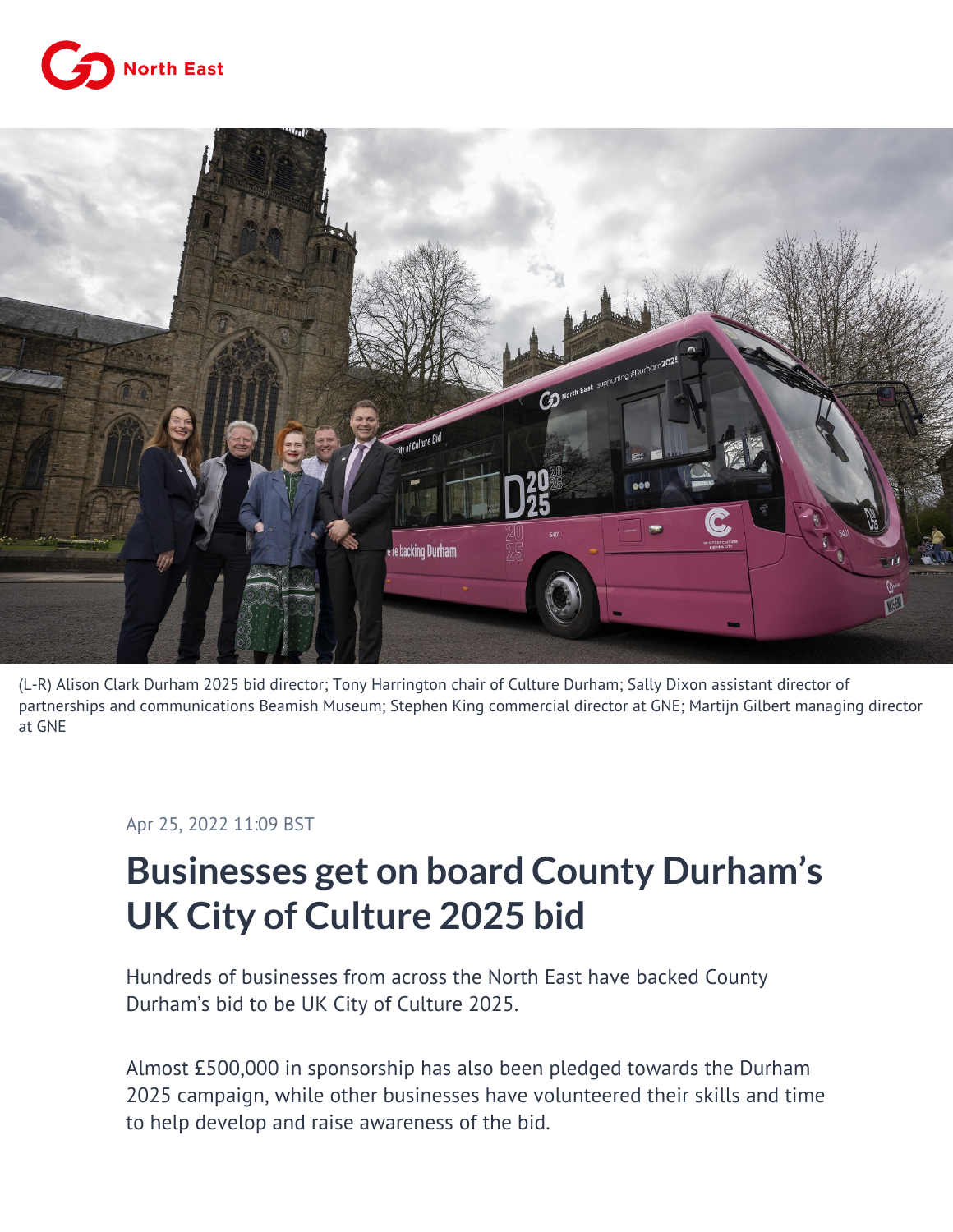One business that has gone the extra mile is Go North East, which has wrapped one of its buses with Durham 2025 branding.

Featuring bright colours and an eye-catching design, the bus will help to spread the word about the bid across County Durham, Sunderland and Newcastle.

Martijn Gilbert, managing director at Go North East, said: "We're delighted to be showing our support for the Durham 2025 bid with our very own branded bus.

"The bus will help raise awareness of the bid across the region, shining a light on everything that County Durham has to offer.

"For over 100 years, Go North East has connected the region's towns and villages with County Durham and the city of Durham, and many other key locations beyond, helping to keep the people of the North East connected and on the move.

"We can't wait to see what the future has in store for the rich culture and tourist appeal of our region."

County Durham's shortlisted bid to be UK City of Culture 2025 is being driven by Durham County Council, Durham University and Culture Durham, a partnership of more than 20 cultural organisations from across the county.

Sally Dixon, assistant director of partnerships and communications at Beamish Museum, has been leading on business engagement for the bid.

She said: "Our message has been all about collaboration from day one; businesses working together with cultural partners to deliver social and economic benefits for County Durham and the wider North East. It's been really well received as businesses can see just how powerful this opportunity could be for the region.

"We've had a tremendous response so far, with almost 600 businesses signing up to back the bid and almost £500,000 pledged in sponsorship.